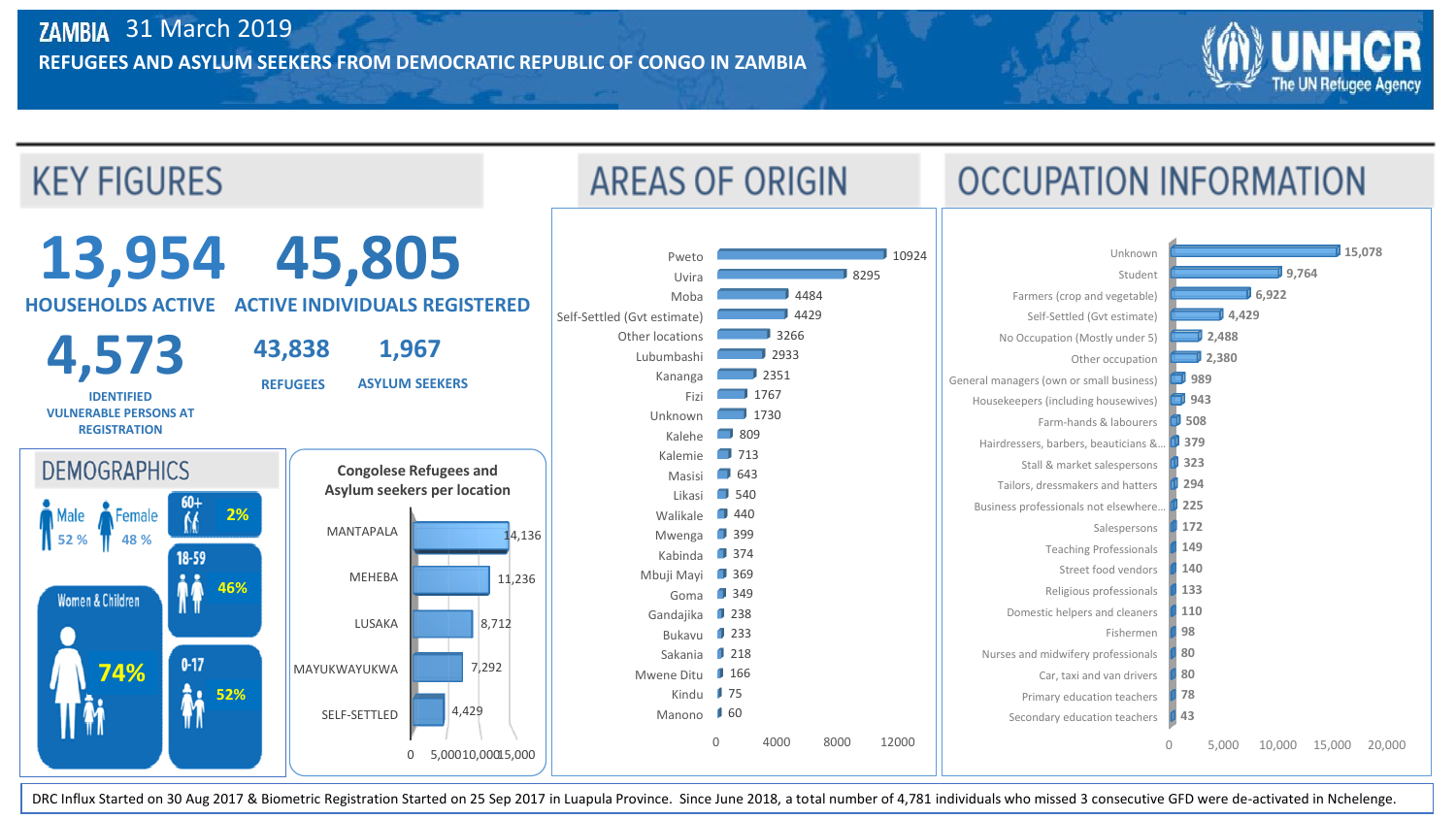

|                    |          |               |               |                |          |          |          |               |               | DRC Monthly New Arrivals by place of registration since January 2017 to Date |               |               |          |               |        |               |          |           |          |               |          |               |            |     |                        |               |          |              |
|--------------------|----------|---------------|---------------|----------------|----------|----------|----------|---------------|---------------|------------------------------------------------------------------------------|---------------|---------------|----------|---------------|--------|---------------|----------|-----------|----------|---------------|----------|---------------|------------|-----|------------------------|---------------|----------|--------------|
|                    |          |               |               |                |          |          |          |               |               |                                                                              |               |               |          |               |        |               |          |           |          |               |          |               |            |     |                        |               |          | Grand        |
| Location           | $Jan-17$ | <b>Feb-17</b> | <b>Mar-17</b> | <b>Apr-17</b>  | $Mav-17$ | $Jun-17$ | $Jul-17$ | <b>Aug-17</b> | <b>Sep-17</b> | Oct-17                                                                       | <b>Nov-17</b> | <b>Dec-17</b> | $Jan-18$ | <b>Feb-18</b> | Mar-18 | <b>Apr-18</b> | $May-18$ | $Jun-18$  | $Jul-18$ | <b>Aug-18</b> | $Sep-18$ | <b>Oct-18</b> |            |     | Nov-18 Dec-18 Jan-19   | <b>Feb-19</b> | $Mar-19$ | <b>Total</b> |
| Lusaka             | 65       | 169           | 100           | Q <sub>6</sub> | 58       | 91       |          | <b>99</b>     | 227           | 111                                                                          | 206           | 281           | 99       | 261           | 169    | 216           | 175      | 137       | 149      | 278           | 228      |               | 321<br>220 | 244 | 210                    | 165           | 255      | 4,707        |
| Meheba             | 299      |               | 368           | 227            | 136      | 85       | 100      | 168           | 255           | 100                                                                          | 22            | 213           |          | 92            |        | 39            | 122      |           | 69       | 122           |          | 46            | 85<br>144  |     | 163<br>23 <sup>1</sup> |               | 107      | 3,183        |
| Mayukwayukwa       | 62       | 54            | 35            | 26             | 67       | 27       |          | 22<br>45      |               | 671                                                                          | 57            | 55            |          | 22            | 11     |               |          |           |          |               |          |               |            |     |                        |               |          | 648          |
| Mantapala/Nchele   |          |               |               |                |          |          |          |               | 2,066         | 3,946                                                                        | 2,424         | 4,323         | 1,733    | 443           | 135    | 98            | 105      | <b>76</b> | 76       |               | 143      | 382           | 748        | 524 | 689                    | 264           | 131      | 18,380       |
| <b>Grand Total</b> | 426      | 281           | 503           | 349            | 261      | 203      | 199      | 312           | 2.601         | 4,224                                                                        | 2,709         | 4,872         | 1,884    | 818           | 386    | 372           | 403      | 230       | 296      | 480           | 417      |               | 788 1,113  | 791 | 1,062                  | 444           | 494      | 26,918       |

|                              |                     |          |           |                             |                 |               |            |            |        |                |        | DRC Monthly New registration by place of registration since January 2017 to Date |        |                 |                |        |        |        |            |           |          |           |     |                             |     |       |                 |                   |        |
|------------------------------|---------------------|----------|-----------|-----------------------------|-----------------|---------------|------------|------------|--------|----------------|--------|----------------------------------------------------------------------------------|--------|-----------------|----------------|--------|--------|--------|------------|-----------|----------|-----------|-----|-----------------------------|-----|-------|-----------------|-------------------|--------|
|                              | <b>Registration</b> |          |           |                             |                 |               |            |            |        |                |        |                                                                                  |        |                 |                |        |        |        |            |           |          |           |     | Oct-18 Nov-18 Dec-18 Jan-19 |     |       | <b>Feb-19</b>   | Mar-19 Grand Tota |        |
| <b>Locations</b><br>Lusaka   | Reason              |          |           | 17-Jan 17-Feb 17-Mar 17-Apr |                 | 17-May 17-Jun |            | $17 -$ Jul | 17-Aug | 17-Sep         | 17-Oct | 17-Nov                                                                           | 17-Dec | $18$ -Jan       | 18-Feb         | 18-Mar | 18-Apr | 18-May | $18 - Jun$ | $18$ -Jul | $18-Aug$ | 18-Sep    |     |                             |     |       |                 |                   |        |
|                              | In Situ             | 11       | 102       | <b>39</b>                   | 100             | 78            | 108        | 89         | 76     | 40             | 121    | 532                                                                              | 218    | 122             | 137            | 133    | 104    | 83     | 39         | 61        | 87       | 49        | 83  | 118                         | 107 | 92    | 39              | -89               | 2,857  |
|                              | New Arrival         | 65       | 169       | 100                         | 96              | 58            | 91         | 77         | 99     | 227            | 111    | 206                                                                              | 281    | 99              | 261            | 169    | 216    | 175    | 137        | 149       | 278      | 228       | 321 | 220                         | 244 | 210   | 165             | 255               | 4,707  |
|                              | New Birth           |          |           |                             |                 |               |            |            |        |                | 19     | 290                                                                              |        |                 | 16             |        |        |        |            |           |          | 14        |     |                             |     | 12    |                 | 10                | 482    |
|                              | <b>Sub Total</b>    | 77       | 277       | 146                         | 198             | 139           | 202        | 170        | 182    | 273            | 251    | 1,028                                                                            | 507    | 229             | 414            | 311    | 326    | 263    | 182        | 214       | 371      | 291       | 416 | 345                         | 355 | 314   | 211             | 354               | 8,046  |
| Mayukwayukwa                 | In Situ             |          |           |                             |                 |               | 11         |            | 17     | 11             |        | 30                                                                               |        |                 |                |        |        |        |            |           |          |           |     |                             |     |       |                 |                   | 9'     |
|                              | New Arrival         | 62       | 54        | 35                          | <b>26</b>       | 67            | 27         | 22         | 45     | 53             | 67     | 57                                                                               | 55     | <b>15</b>       | 22             | 11     | 19     |        |            |           |          |           |     |                             |     |       |                 |                   | 648    |
|                              | New Birth           |          |           |                             |                 |               |            |            | 119    | 9 <sub>0</sub> |        | 16                                                                               |        |                 | 1 <sup>c</sup> |        |        |        |            |           |          |           | 21  |                             |     |       |                 |                   | 443    |
|                              | <b>Sub Total</b>    | 69       | -61       | 51                          |                 | 87            | 41         | 72         | 181    | 73             | 68     | 103                                                                              | 60     | 35              | 48             | 19     | 26     |        |            |           | 22       | 12        | 22  |                             | 10  |       | 15              | 14                | 1,182  |
|                              | In Situ             | 26       | 66        | 56                          | 49              | 55            |            |            |        | 25             | 35     | 62                                                                               | 12     | 16              |                |        |        |        |            |           |          | <b>20</b> | 12  | 24                          |     |       |                 |                   | 557    |
|                              | New Arrival         | 299      | <b>58</b> | 368                         | 227             | 136           | 85         | 100        | 168    | 255            | 100    | 22                                                                               | 213    | 37              | 92             | 71     | 39     | 122    | 17         | <b>69</b> | 122      | 46        | 85  | 144                         | 23  | 163   | 15 <sup>l</sup> | 107               | 3,183  |
| <b>Meheba</b>                | New Birth           | 38       | 43        |                             | 13 <sup>1</sup> |               |            | 23         | 11     | 38             | 51     |                                                                                  | 16     | 30 <sup>°</sup> | 26             | 17     |        | 19     |            | 25        |          |           | 25  | 25                          | 11  |       |                 | 32                | 573    |
|                              | <b>Sub Total</b>    | 363      | 167       | 433                         | 289             | 209           | 131        | 130        | 185    | 318            | 186    | 86                                                                               | 241    | 83              | 124            | 89     | 52     | 146    | 31         | 96        | 139      | 86        | 122 | 193                         | 40  | 180   | 50              | 144               | 4,313  |
|                              | In Situ             |          |           |                             |                 |               |            |            |        |                |        |                                                                                  |        |                 |                |        |        |        |            |           |          |           |     |                             |     | 51    |                 |                   | 68     |
|                              |                     |          |           |                             |                 |               |            |            |        | 2,066          | 3,946  | 2,424                                                                            | 4,323  | 1,733           | 443            | 135    | 98     | 105    | 76         |           | 74       | 143       | 382 | 748                         | 524 | 683   | 264             | 131               | 18,380 |
| Mantapala/Nchele New Arrival |                     |          |           |                             |                 |               |            |            |        |                |        |                                                                                  | 22     |                 | 55             | 52     | 50     | 39     | 32         | 38        |          |           |     |                             |     |       |                 | Q <sub>7</sub>    | 668    |
|                              | New Birth           |          |           |                             |                 |               |            |            |        |                |        |                                                                                  |        |                 |                |        |        |        |            |           |          |           |     |                             |     |       |                 |                   |        |
|                              | <b>Sub Total</b>    | $\Omega$ |           | $\Omega$                    |                 |               | $\sqrt{2}$ | $\Omega$   |        | 2,066          | 3,954  | 2,433                                                                            | 4,345  | 1,778           | 498            | 187    | 148    | 144    | 108        | 114       | 100      | 181       | 412 | 801                         | 564 | 742   | 307             | 228               | 19,11  |
|                              | In Situ             | 38       | 168       | 97                          | 149             | 133           | 161        | 100        | 99     | 76             | 157    | 624                                                                              | 231    | 138             | 150            | 136    | 107    | 88     | 41         | 63        | 97       | 69        | 96  | 150                         | 113 | 146   | 51              | 95                | 3,573  |
| <b>Grand Total</b>           |                     |          |           |                             |                 |               |            |            |        |                |        |                                                                                  |        |                 |                |        |        |        | 230        |           | 480      |           |     |                             |     |       |                 | 494               |        |
|                              | New Arrival         | 426      | 281       | 503                         | 349             | 261           | 203        | 199        | 312    | 2,601          | 4,224  | 2,709                                                                            | 4,872  | 1,884           | 818            | 386    | 372    | 403    |            | 296       |          | 417       | 788 | 1,113                       | 791 | 1,056 | 444             |                   | 26,918 |
|                              | <b>New Birth</b>    | 45       |           |                             |                 |               | 10         | 73         | 137    | 53             | 78     | 317                                                                              | 50     | 103             | 116            | 84     | 73     | 70     |            |           |          |           |     | 105                         | 65  | 38    | 88              | 151               | 2,166  |

DRC Influx Started on 30 Aug 2017 & Biometric Registration Started on 25 Sep 2017 in Luapula Province. Since June 2018, a total number of 4,781 individuals who missed 3 consecutive GFD were de-activated in Nchelenge.